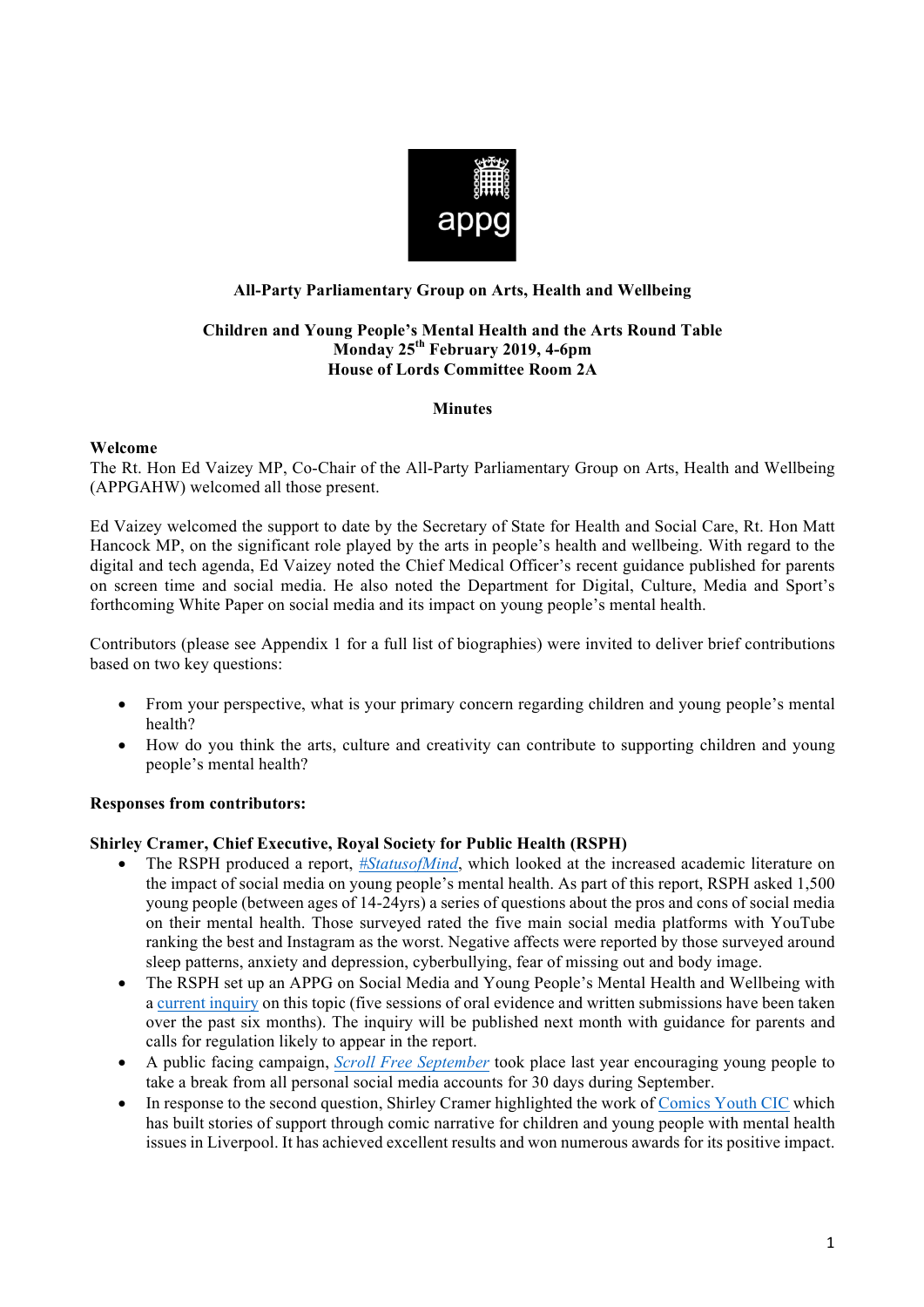## **Alis Rocca, Head Teacher at Morgan's Primary School and Nursery, Hertfordshire**

- Key concerns around a decline in parenting skills with the consequential, negative impact this has on children's mental health and wellbeing; as well as a lack of support from outside agencies to tackle poor mental health in schools due to the high level of need and the lack of funding.
- Parents and schools need to work together to open children's minds to the arts, culture and creativity. A wider, varied and meaningful curriculum is needed to break the skewed hierarchy of maths and science at the top. Children need to experience visits to museums, galleries and concerts and to understand the myriad of jobs around those subjects. Such cultural education experience helps children to see their place in the world and in society.

# **Marine Tanguy, Founder, MTArt**

- Celebrities have a huge social media influence and following when compared to social media profiles of arts and cultural venues. She founded MTArt to tackle this by giving a bigger voice to visual artists. TED talks approached Marine Tanguy to explore the topic of addiction to content rather than addiction to tech and to examine the nature of the content being consumed on social media.
- MTArts in partnership with M & C Saatchi and Rankin has created a web based visual diet campaign exploring the impact of imagery on people's mental health. This diet encourages consumption of cultural greens in an analogy with food. She hopes that advertising agencies will follow suit and take greater responsibility for their visual campaigns.
- Ed Vaizey highlighted his weekly newsletter on culture and tech which had made reference to the visual diet campaign.

## **Matt Campion, Founder and Creative Director, Spirit Media**

- Matt Campion described the British Hip Hop Band Rizzle Kicks music video campaign with the NHS to challenge the stigma around mental health and young people, *#IAMWHOLE*. The circle drawn on the palm of one's hand became the symbol used on World Mental Health Day 2016 and it went viral online reaching 120 million people on the day. The campaign has continued to grow and it has turned into an always on movement. The decision was made last year not to campaign on the big mental health awareness days because of too much traffic. They have started the 'Whole Hour' (like Earth Hour) with corporations on board on World Mental Health Day to allow employees one hour aside from lunch break to dedicate to their mental wellbeing.
- The campaign has reached half a billion people to date. Focus for 2019 is to build something that lives forever and that does communicate with the demographic through music and comedy. YouTube is partnering for further reach. Memes for mental health are also produced every Monday.
- On the prevention agenda, they are lobbying for all record companies to have a mandatory duty to support and protect the mental health and wellbeing of their artists. For every £1 spent on pop music, £8 is spent on classical and opera in the country, so they are pushing for a more even split of funding from Government. Other issues to tackle include the closure of live venues and music being stripped out of the school curriculum.
- There is a move, communicated through live concerts, gatherings and the Whole Hour initiative, to get young people off digital and to understand the balance between real world and digital

### **Blayne George, Programme Director, Theatre Royal Haymarket Masterclass Trust**

- Key concern around number of people who come to the Masterclass with anxiety and depression. Root causes can be general pressures regarding exam performance at school and expectations to follow traditional routes to university, social media and related cyberbullying and eating disorders.
- In response to the second question, two key areas are access and opportunity. The more young people are provided with access and opportunity to be creative the better one can tackle the problems. Two plays developed at the Masterclass Trust were highlighted – *The Two Worlds of Charlie F*, which had profound positive impacts on wounded veterans, their friends and family involved in the play; and *Cookies* a play to help teachers and students tackle cyberbullying. Live visual arts can also capture young people's full attention taking them away from social media.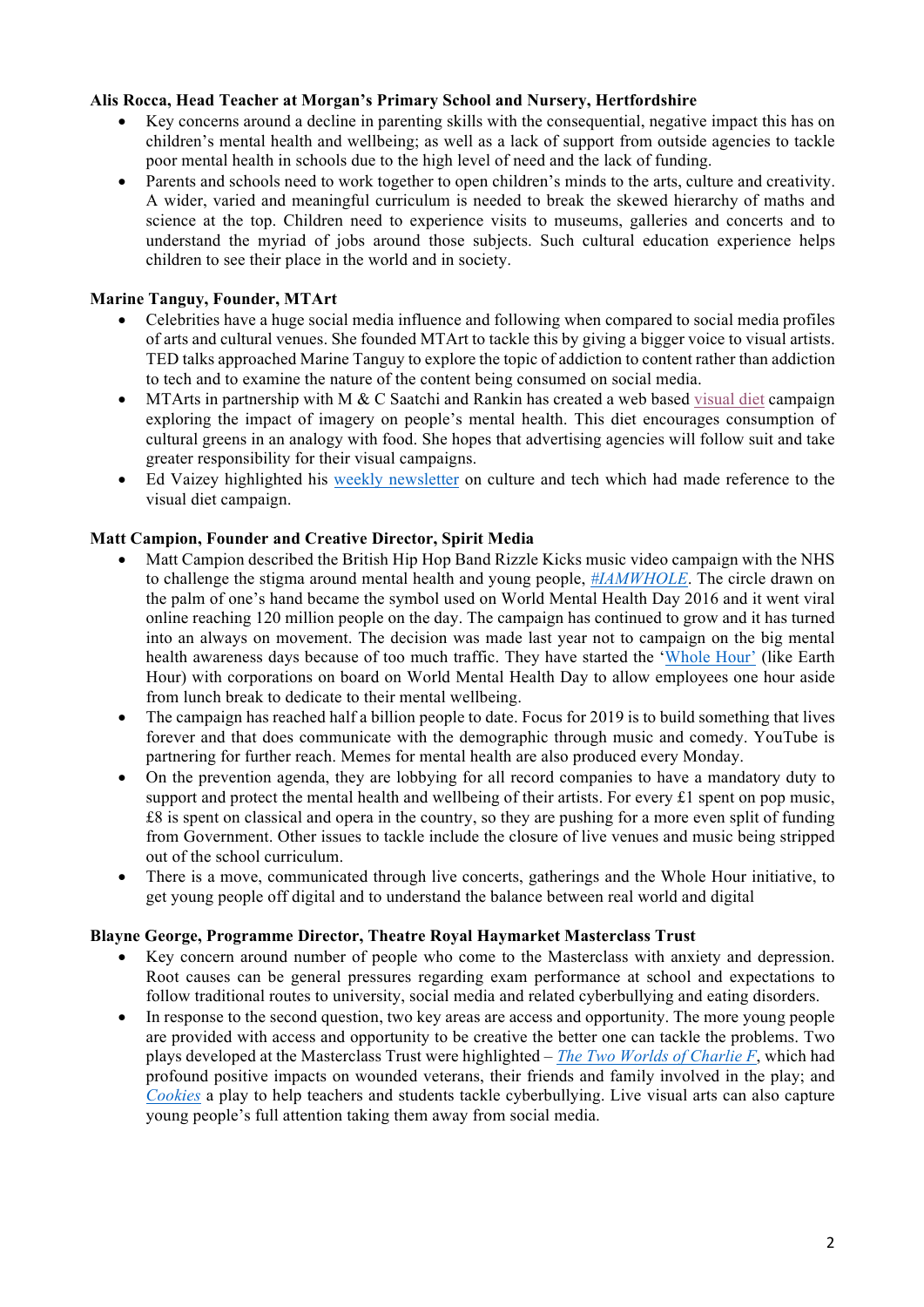**Professor Prathiba Chitsabesan, Consultant in Child and Adolescent Psychiatry, Greater Manchester (Pennine Care NHS Foundation Trust); Associate National Clinical Director for Children and Young People's Mental Health for NHS England**

- Primary concern around provision of services that are accessible, effective and sustainable for young people with mental health needs. There has been a significant increase (68% increase in last five years) in referrals to children services. The NHS Digital survey published last year shows part of this rise is due to increased prevalence in mental health needs, especially in young teenage girls. There is also a postcode lottery of provision, which could be a topic for further discussion in the forthcoming Department of Health and Social Care's Green Paper on prevention.
- Professor Chitsabesan strongly welcomed policy initiatives with children's mental health and early intervention high on the agenda, such as the *Five Year Forward View for Mental Health*, the Government's *Green Paper on Transforming Young People's Mental Health Provision*, and the recently published *NHS Long Term Plan*.
- The *Thrive* framework provides a new way of thinking around the mental health service provision for young people with arts and creativity very much core to these conceptual developments. Art therapy helps to overcome communication barriers for young people with mental health needs beyond the conventional CBT techniques.

### **Dr Katherine Taylor, Senior Clinical Psychologist, Lancaster & Morecambe CAMHS, and in Greater Manchester's i-THRIVE team**

- Dr Taylor has been appointed to a new role across Greater Manchester as a Programme Manager for arts, health and mental health innovation in order to identify best practice and up-scale it to address the postcode lottery of service provision.
- Primary concern is over medicalisation of stress and mental health challenges in adolescence. Thrive's consultation has shown that children and young people want more than the traditional treatments. At the heart of the Thrive model is access and shared decision making. Mental health services need to speak a language which young people understand, not a language of disorder and illness, by being more playful and offering a broader range. This can be achieved by using the versality of the arts with artists supporting clinicians with interventions other than the traditional, symptom led working model. The arts are well placed to support the major predictors of health and wellbeing outcome, such as purpose, mastery, belonging and hope.
- Dr Taylor advocated a weekly engagement with arts and culture akin to regular recommended exercise and sleep hygiene. She listed other benefits of the arts, such as, creating services in places that people want to visit; improving participation and co-production; changing the environment towards people feeling more positivity and hope; embedding creative thinking in care settings; catalysing active citizenship using empathy and awe through the arts; connecting the generations through arts to mitigate inequalities; developing culturally sensitive interventions; and supporting staff wellbeing and increase patient safety through the arts.

## **Jules Ford, Commissioning Lead for Social Prescribing and Cultural Commissioning, NHS Gloucestershire Clinical Commissioning Group (CCG)**

- In Gloucestershire, a non-medical arts and culture offer is embedded in every clinical pathway.
- Key concern is that children and young people have less emotional resilience to cope with stress (e.g. self-control, optimism, stickability) than in the past.
- Since 2015, ArtLift and the CCG have provided Arts on Prescription to tackle emerging issues with physical long-term conditions (epilepsy, chronic pain). Children with Type 1 diabetes for instance are manipulating their insulin doses due to body image marketing and promotion on social media, with girls wanting to be skinny and boys wanting to have muscle defined bodies. Also a hugely successful project since 2015 has been with arts psychotherapists who work with 18-25yr olds in museum settings using the space and the artefacts as part of the therapeutic practice. A key finding has been that young people have a need for community, metaphor and ritual.

# **Kate Massey-Chase, AHRC-funded PhD student at the University of Exeter**

Research on how socially engaged theatre practice can support young people in the transition between childhood, adolescent and adult mental health services. Kate Massey-Chase focused on the transition, given the 34% decline in pupils taking arts subjects in state funded schools since 2010, as well as the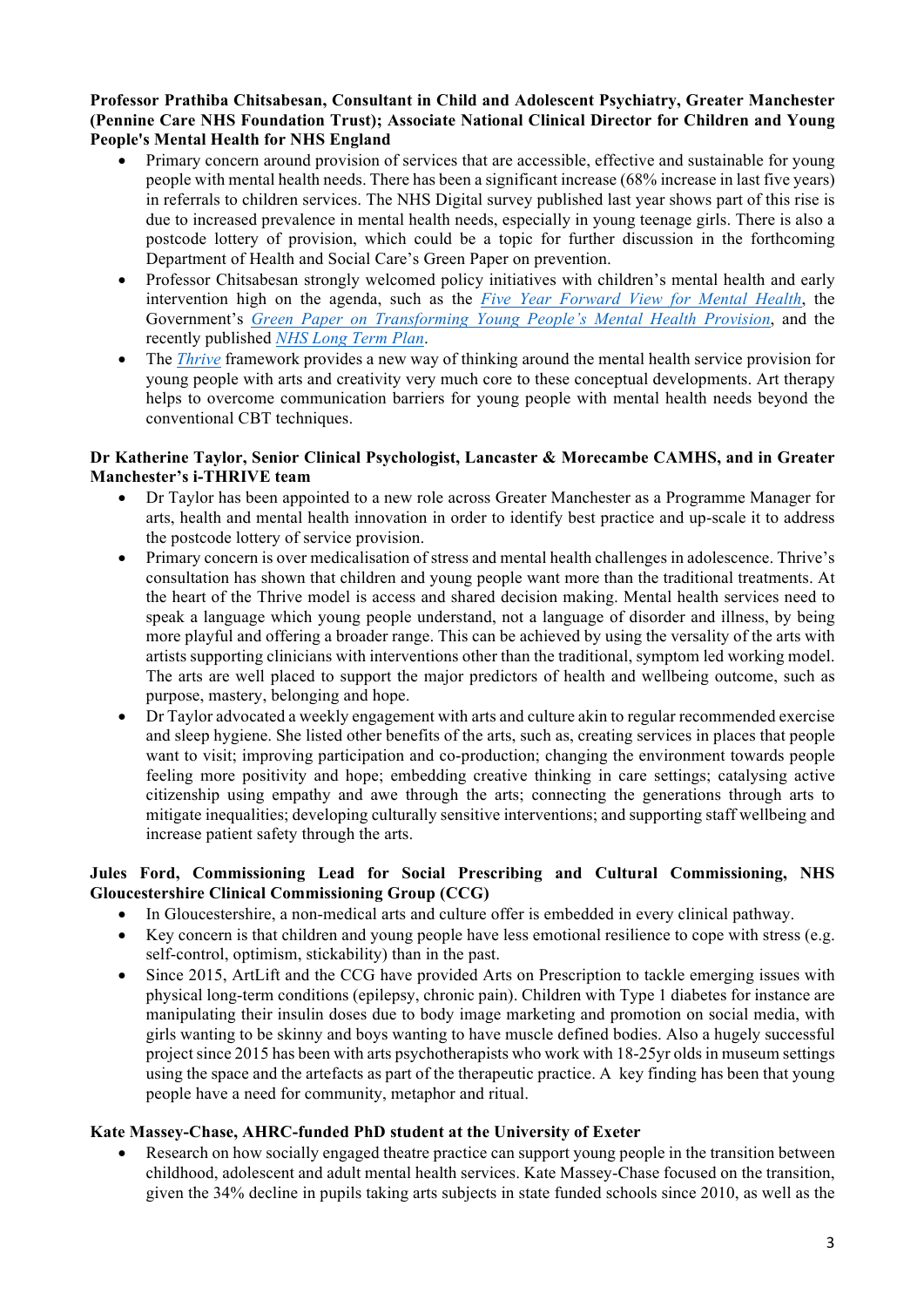lack of parity in mental health funding and the stark reality in some parts of the country that the threshold to be seen by CAHMS is when the child has attempted suicide twice.

- The transition has been described as a key concern within healthcare, as 'a cliff edge' by the House of Commons Health Select Committee and as 'poorly planned, poorly executed and poorly experienced' by the National Institute for Health Research. Her research points to recurring themes experienced by service users such as feelings of frustration, abandonment, fear and stigma due to their age. Service users have also been described as attention seeking, manipulative, treatment resistant, especially if they self-harm or have a personality disorder type diagnosis. She also found that service users are not given help until they are at crisis point. She advocates that services need infrastructural change and investment and one solution could be a specialist service for young adults.
- The power of storytelling can be used as part of the process of healing and as a way to regain agency for service users based on her research findings. Role and character allow the service user to explore different viewpoints; the distancing effect of fiction facilitates perspective taking; metaphor and myth deepen one's understanding of shared humanity; drama can be used as a vehicle for self-examination and to explore different ways of being in a safe and secure environment.

### **Charlotte Slinger, Community Projects Manager, Hampshire Cultural Trust**

- Charlotte Slinger described the Inspire, Exchange Create (ICE) Project, a three-year partnership with Hampshire CAMHS, which has been funded by Artswork and Sussex Partnership NHS Foundation Trust, to use arts activities to promote positive emotional and psychological wellbeing.
- Helen Dunn, Innovations and Participation Lead for Hampshire CAHMS, echoed previous key concerns from contributors around the move away from overmedicalisation of childhood and the importance of access to services amidst long waiting lists due to pressures on healthcare services.
- A young person with mental health issues gave their personal experience of working on two projects without the pressures of deadlines and the importance of having fun. One of the projects generated an expressive, creative film, *A Glimpse of Hope*, to support people recovering from eating disorders.
- Over last two years through ICE, seventy young people have been referred from CAHMS, as well as two hundred children at risk of developing mental health issues due to their life circumstances and five hundred mainstream young people working with artists. Fifty thousand people across Hampshire have benefited from an A-Z leaflet on self-care which was co-produced with an artist.

### **Kelly Allan, Head of Innovation and Inclusion and Acting Director of Programmes, Curious Minds**

- Curious Minds would like to see a lot more recognition that for many young people their mental health issues are a proportionate reaction to their life circumstances.
- Arts and culture can help prevent and alleviate symptoms of mental health. There has to be a distinction that the arts are therapeutic not therapy.
- Arts and culture are the fastest growing industries and can therefore provide employment prospects for young people. Creative jobs are likely to be most protected from automation.

## **John McMahon, Senior Manager, Policy and Research; National Lead for Arts, Health and Wellbeing, Arts Council England (ACE)**

- The topic of young people's mental health and the arts has become a much more prominent theme with a cross-Whitehall policy agenda. There is also a growing public and media discourse around the crisis in youth mental health, with increasing rates of anxiety, depression and suicide and greater awareness of cuts to youth mental health provision. In response to this, youth mental health features as a priority in numerous Government policy papers including the *NHS Long Term Plan*, the *Civil Society Strategy* and the *Loneliness Strategy*.
- As a funder, ACE make a sizeable investment in activities for children and young people annually, including £75 million on Music Education Hubs and £10 million on Bridge Organisations. Investments have also been made in organisations specifically targeting youth mental health with the introduction of new classifiers for funding applications since 2016. Since 2016, there has been a rise in applications and awards in all categories of mental health. A brief survey of current portfolio shows that 41 organisations out of 860 were classified as having mental health cross cutting focus (for 14 organisations it was their priority classifier) with a collective spend of £1.28 million per year. In the past three years, ACE has funded 346 project grant applications with a total value of over £8.3 million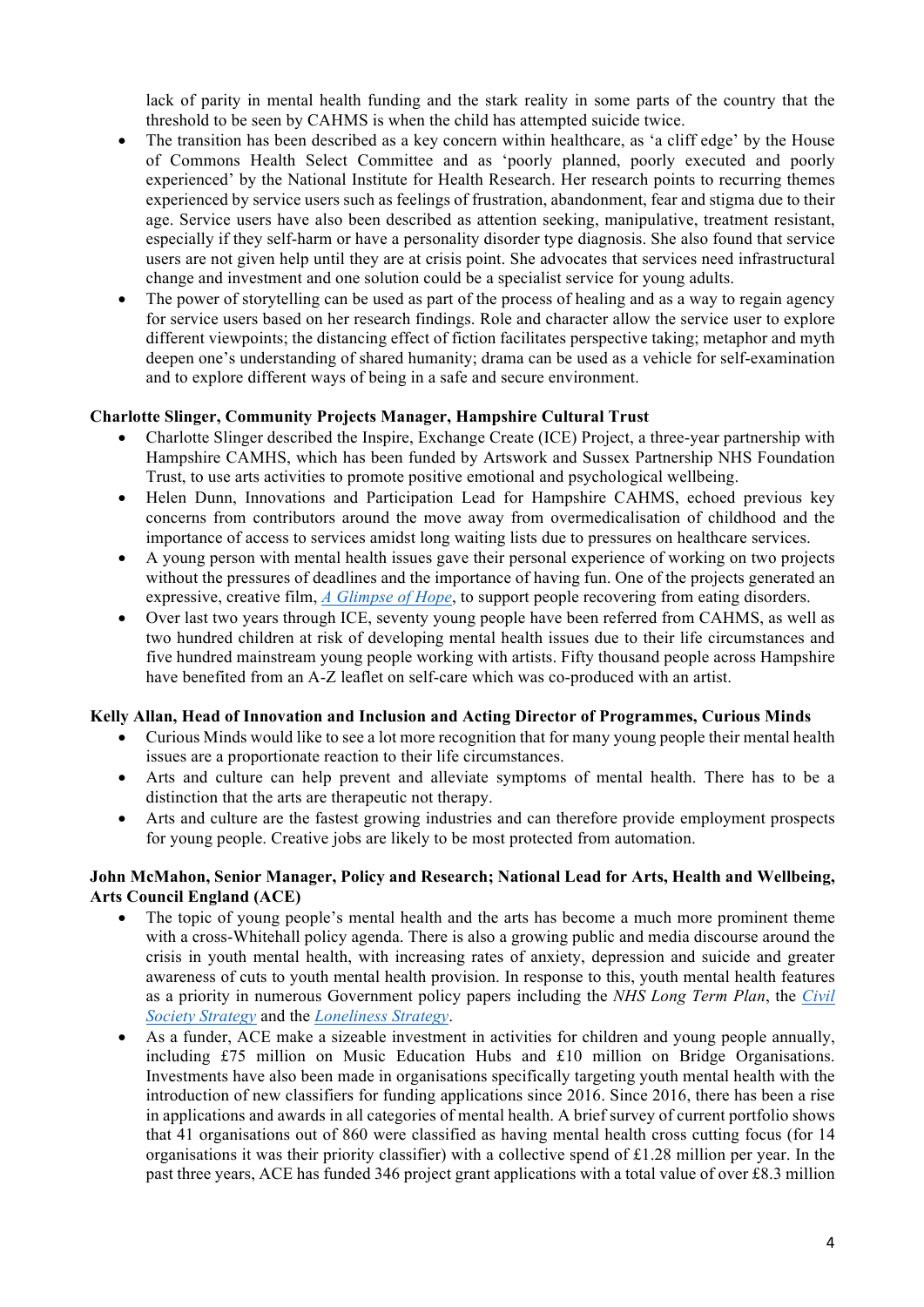focused on mental health including child and adolescent mental health and there has been a 31% increase in successful applications since 2016.

- ACE is in the process of developing a ten-year strategy 2020-30. Through the stakeholder consultation to date, health and wellbeing in general and youth mental health in particular has been reflected back very strongly to ACE. The next stage of consultation will open in June and it was strongly recommended that all present submit responses.
- The *Durham Commission on Creativity in Innovation* also has a specific strand looking at child and adolescent wellbeing and the learning from this Round Table will be useful evidence towards that strand. John McMahon invited further conversations as well from all those present.

### **Lucy McNab, Senior Manager for Children, Young People & Learning, Arts Council England**

- The focus on learning and creative thinking is one of the big contributions that the arts and culture can make. It allows children to develop confidence in their imagination to think about other options and in situations where they might need them including transitions into adulthood. Creative thinking is not only a skill for future employers, but also a way of coping with life's challenges.
- The arts can contribute most significantly when responding to needs and demand in a *place*. In 2015, ACE launched the Cultural Education Challenge and since then 100 Local Cultural Education Partnerships have developed. Together with 120 Music Education Hubs, this collective provides more and better-connected cultural opportunities in a place.
- The national children's mental health charity, *The Place to Be*, recently partnered with the *Ministry of Stories* to make a series of short animated films written by children and animated by professionals. They have been used in classrooms to spark conversation about mental health and ways of talking about emotions. Last year, *Youth Music* did a survey with *IPSOS Mori,* which showed how young people are using music as a tool to support their wellbeing.

## **Discussion from the floor**

- Ed Vaizey summarised key points of discussion from all contributors noting the exponential increase in mental health issues in young people over the last few years and the root causes; the role of the school system and the focus on SATs and linked to this the fun and sense of play in childhood being eroded from education; the paradox that adults are concerned about the impact of social media on their children and young people, but at the same time recognise positive engagement can be made with young people through social media; the role of the APPGAHW convening all those present and the shared recognition that arts practice can have an immense impact on young people's mental health and wellbeing; ensuring that arts on referral prescriptions are as common practice in promotion by healthcare professionals as healthy living recommendations; and how to overcoming the postcode lottery of youth mental health and arts provision.
- Gilly Angel, Founder of the LENs, a lived experience network, noted that social prescribers were becoming overwhelmed by demand and inadequately supported.
- A Headteacher in Hertfordshire said that by the age of 11 children will have been assessed or told they might have failed no less than five times and not met age related expectation. She suggested rather than continual assessment there should be more focus on accountability of teachers, a rebalance of the curriculum to more arts and culture-based learning subjects and a radical change in primary education to reflect this shift.
- Ed Vaizey said that the Music Education Hubs and Local Cultural Partnerships were vehicles for delivering cultural education, but not for assisting schools with mental health issues and that parallels must be drawn by the Department for Education.
- A representative from psychArts, a trainee psychiatrist run group that celebrates the inherent links between creativity, the arts and Psychiatry, said that increasing confidence and recognising the importance of the arts is very low on priorities in A  $\&$  E settings. The group has run a yearly conference with a view to engaging mental health service users and linking up with like-minded charities. The next conference is scheduled for November 2018 in Leeds and ACE and others present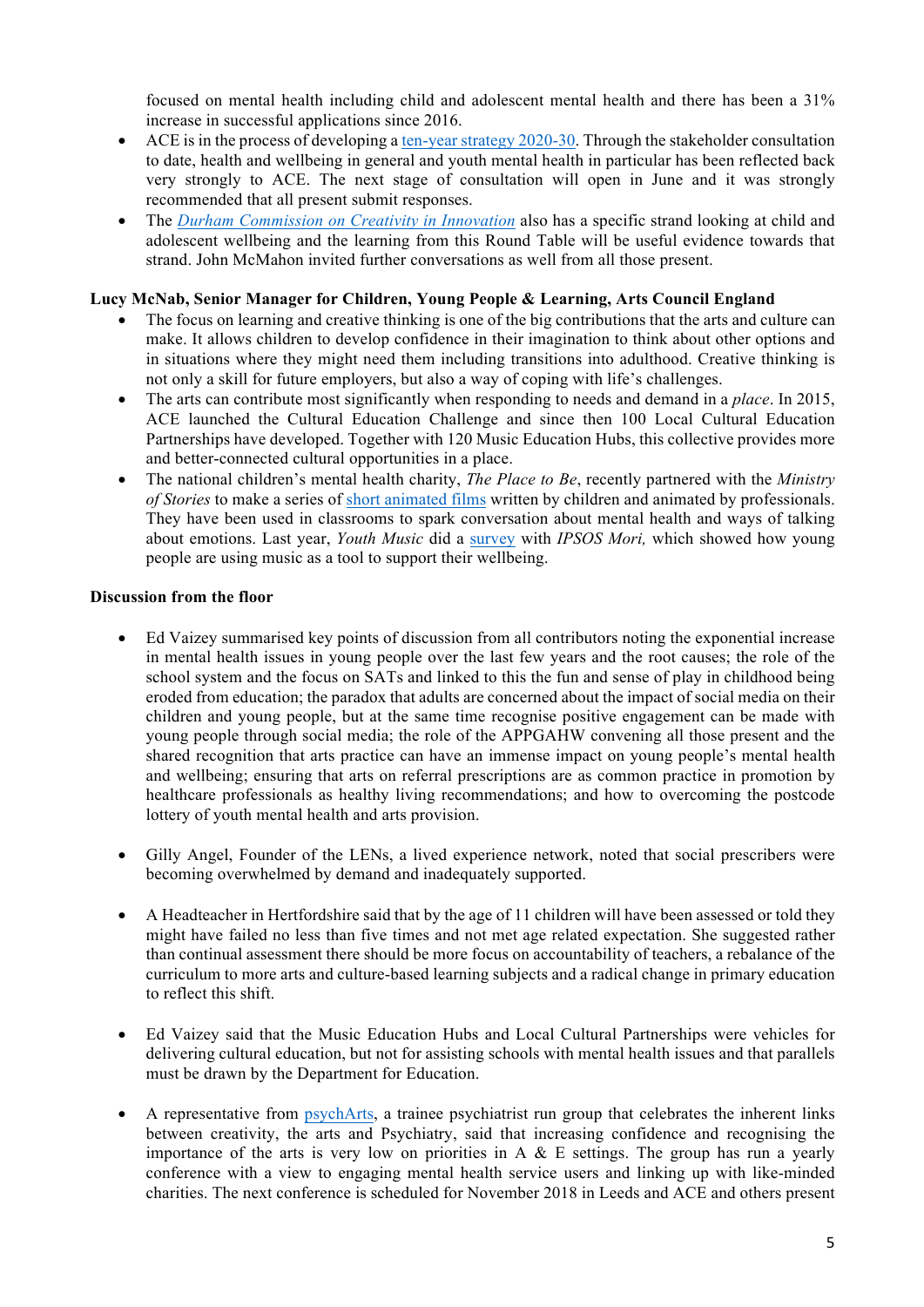were interested in supporting it. The National Alliance for Musicians in Healthcare is a group to engage.

- Phillipa Rieve, Director, Creative Campus Snape Maltings flagged up new developments including a national support resource for music, health and wellbeing, a new network being created by Dr Daisy Fancourt called MARCH and a Special Interest Group on signing and mental health.
- With regard to cross-Whitehall support for the arts, health and wellbeing, Paul Rieve, CEO of Into Film, noted another advocate was the Secretary of State for Education, Damian Hinds who had placed creativity as a key pillar in his speech on character and resilience delivered on  $7<sup>th</sup>$  February.
- Hilary Jones, Lush Cosmetics Ethics Director, explained that the key concern for her company's young staff was that they would like to hear more advocacy work on mental health issues.
- A social enterprise, Noise Solution, was using social media to drive positive mental health in young people.

## **Appendix 1 – Biographies of Contributors**

**Kelly Allen** is Head of Innovation and Inclusion and Acting Director of Programmes at Curious Minds. She designs, develops and leads strategic programmes that focus on developing the North West arts and culture sector's ability to engage young people who face specific barriers. Her background is as a Community Arts practitioner and manager, specialising in young people's engagement. She has worked previously in local authority, education, arts and youth sector organisations, including Pupil Referral and Exclusion Units, and with Looked After Children amongst many other groups. She is also a steering group member of the Creative Case North Consortium, which supports Arts Council England funded organisations to diversify their programming and creative output.

**Matt Campion** is the Founder and Creative Director at Spirit Media, a content studio and audience building company. An experienced TV & digital exec, he is the creative powerhouse behind thousands of hours of live TV and original formats for the BBC, ITV, C4, iPlayer and All4. Matt is also the founder of the mental health movement #IAMWHOLE, which he launched in 2016 with one half of pop duo Rizzle Kicks' Jordan Stephens. #IAMWHOLE is an anti-stigma campaign developed in partnership with the NHS and YMCA with the aim of encouraging young people to speak out and seek help. In November 2018, #IAMWHOLE hosted its first fund raiser - Music 4 Mental Health, starring the likes of Ed Sheeran, Anne-Marie, James Arthur, Ella Eyre, Olly Murs, Hussain Manawer, Professor Green, Nothing But Thieves and Louis Berry. The concert at The Round House in London raised money for charity partners CALM, The Mix and YMCA. #IAMWHOLE has had a global reach of half a billion people to date.

**Professor Prathiba Chitsabesan** is a Consultant in Child and Adolescent Psychiatry working in a large mental health and community trust in Greater Manchester (Pennine Care NHS Foundation Trust). Lead consultant since 2005, she became Clinical Director in 2015 and subsequently Associate National Clinical Director in 2017 (NHS England- Children and Young People's Policy Team). She has an interest in the needs of children and young people in contact with the criminal justice system. Over the last 13 years she has published in peer reviewed journals and books and contributed to national reports and guidance. She continues to be research active as a Visiting Chair (Manchester Metropolitan University) and has been involved in a number of regional and national transformation programmes.

**Shirley Cramer** has been the CEO of the Royal Society for Public Health since 2013. RSPH works across the UK and internationally to improve and protect the public's health and wellbeing. She chairs the 'People in UK Public Health' advisory group, a cross government committee which advises on the future of the workforce for the public's health and she is Vice Chair of the Public Health System Group in England. Prior to this she has been a CEO in education charities in both the USA and UK and a non – executive in the public and voluntary sectors. She is on the Global Advisory Board of the Robert Wood Johnson Foundation in the US and a Commissioner on the RSA Food, Farming and Countryside Commission. She chairs think tank, British Future and is a trustee of Alzheimer's Research UK.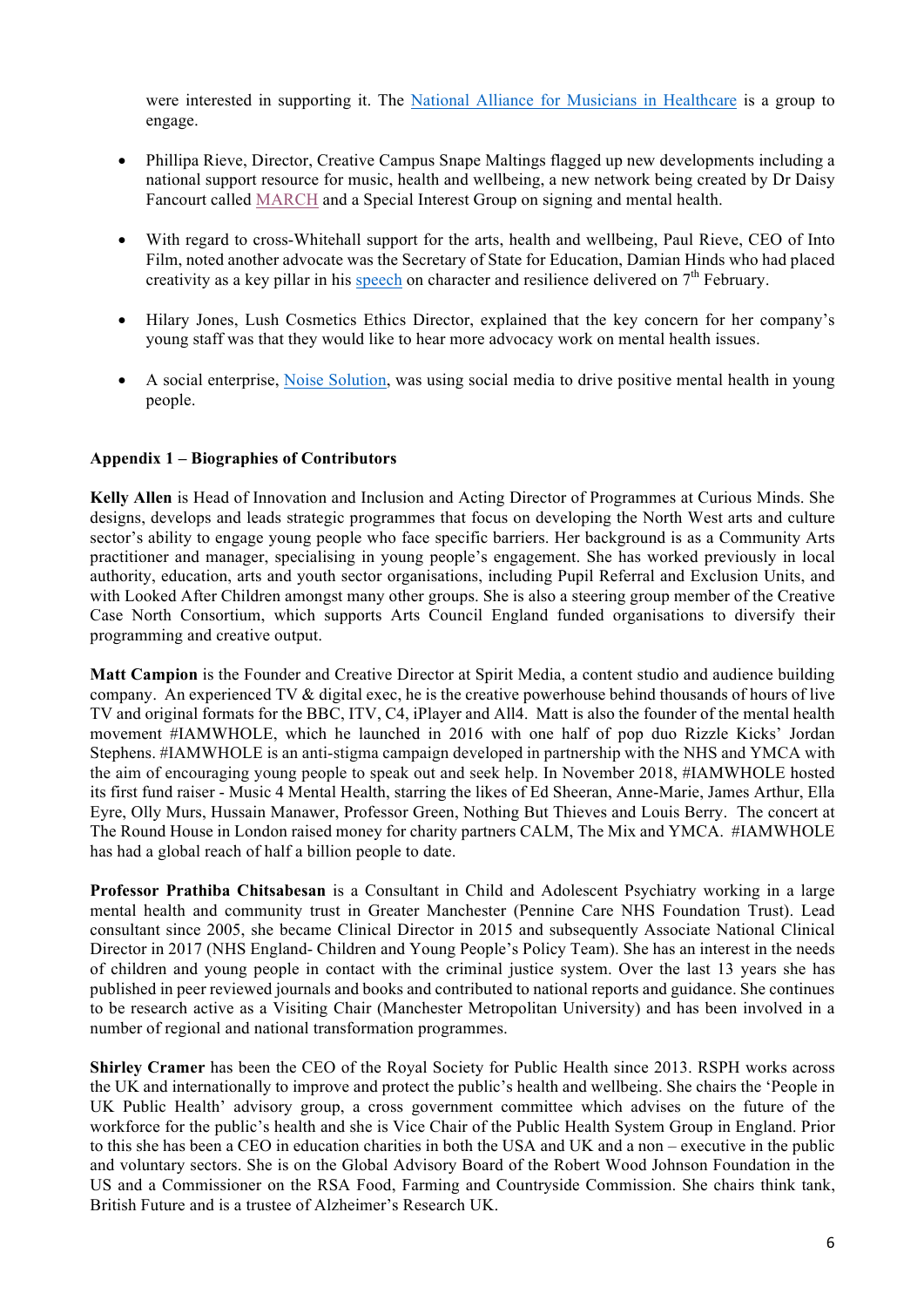**Jules Ford** has a professional background in mental health and has worked in a range of clinical, service development and commissioning roles, both in the UK and overseas. Jules founded the arts and health social enterprise Big Blue Drum and was previously a trustee of Vamos Theatre. Jules is currently the commissioning lead for social prescribing and cultural commissioning with NHS Gloucestershire Clinical Commissioning Group, where she is working in partnership with Create Gloucestershire to develop and commission a range of arts and health programmes across the life course. This includes a targeted arts and health offer to support mental health and resilience of children and young people, encompassing those living with long term health conditions and with adverse childhood experiences.

**Blayne George** is a British/Canadian London based arts administrator, educator and theatre maker who has worked in the arts sector nationally and internationally for the past 18 years. He is the Programme Director for the Theatre Royal Haymarket Masterclass Trust, a theatre education charity for young people interested in engaging with the entertainment industry; programming free talks, workshops, career advice sessions and creative opportunities with leading professionals in the British and international theatre and film sectors for the past 20 years. He is dedicated to promoting the creative industries as a place of positive cultural exchange for all people with particular focus on encouraging young people to engage with the arts.

**Kate Massey-Chase** is an AHRC-funded PhD student at the University of Exeter, researching how applied theatre could support young people in the transition between CAMHS and adult mental health services; she has been a mental health service user and her research is informed by lived experience. Kate is also a Visiting Lecturer at the Royal Central School of Speech and Drama on their MA Applied Theatre, and a freelance practitioner and consultant in the creative arts and education, working across a range of educational and community contexts, including with young migrants, recovering addicts, and mental health service users.

**John McMahon** is Senior Manager, Policy and Research at Arts Council England, managing the core policy team across a range of responsibilities, including the development of ACE's forthcoming 10-year strategy. He is also the national policy lead for health and wellbeing, criminal justice and a range of other social outcomes including loneliness and homelessness. Past roles include Programme Manager: Young People at the Heritage Lottery Fund; Head of Learning & Talent Development at the Crafts Council; Conservation Apprenticeships Manager at Tate; and Offender Learning Policy Advisor at the Learning and Skills Council.

**Lucy Macnab** is Senior Manager, Children & Young People at Arts Council England. She develops strategy and programmes to support the creative and cultural lives of children where they live, go to school and spend their social time. Previously, Lucy was Director of the Ministry of Stories, which she co-founded in 2010. She built the charity from scratch with a group of volunteers into an award-winning centre of creativity and writing with children. She's convened an evaluation think tank to demonstrate the impact of this work and established a family of organisations in the UK and internationally. Lucy has a background in participation, writer development and education. She is Chair of Trustees at Smart School Councils.

**Alis Rocca** was appointed as Head Teacher at Morgan's Primary School and Nursery in September 2015. She has been a Head Teacher for 5 years and was a class teacher for 10 years before that. She has experience in teaching in all the Primary key stages and loves working with children to help facilitate their learning from Nursery to Year 6. She is deeply interested in how children learn and as a result studied a Master's Degree at Cambridge University leading research around this area.

**Charlotte Slinger** is the Community Projects Manager for Hampshire Cultural Trust. She has worked in Hampshire for ten years and designed and delivered cultural programmes for hard-to-reach young people. This includes 'Horizon 20:20', an ambitious arts intervention running in seven Pupil Referral Units in Hampshire to reengage at-risk young people, funded for four years by Paul Hamlyn Foundation. *The ICE Project* is a three-year partnership with Hampshire CAMHS which has been funded by Artswork and Sussex Partnership NHS Foundation Trust, in order to use arts activities to promote positive emotional and psychological wellbeing. Charlotte is chair of Hampshire's Cultural Education Partnership.

**Jordan Stephens** is best known as half of British hip-hop band Rizzle Kicks. Known notoriously for their platinum album Stereo Typical, the bands single "Mama Do The Hump" produced by Fatboy Slim, featuring James Corden in the music video. Stephen has recently worked on ITV2's "Don't Hate The Playaz" with